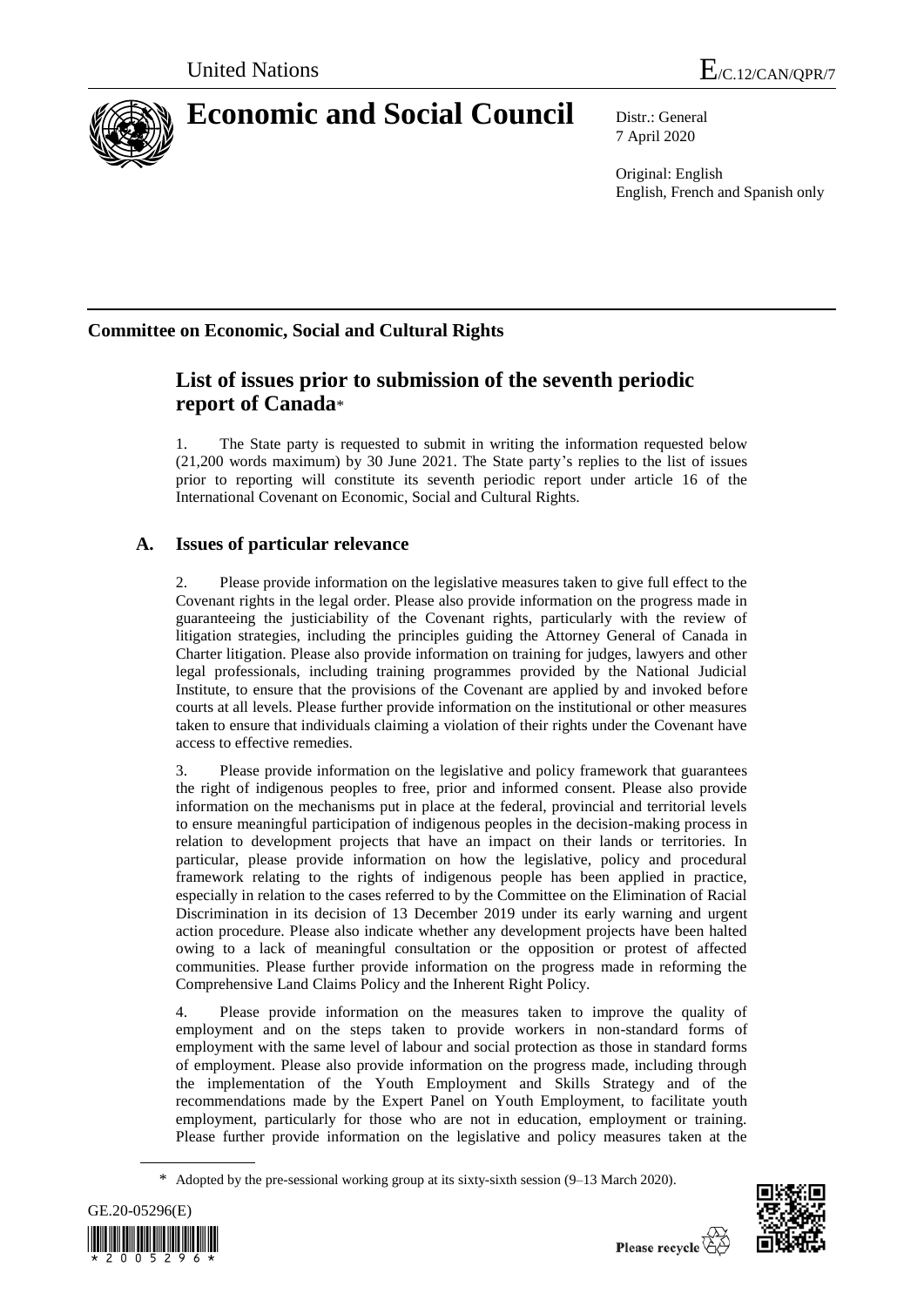federal and provincial levels to address the discrimination experienced by indigenous peoples, people of African descent and persons with an immigration background in accessing the labour market.

5. Please provide information on the measures taken to increase the availability of affordable rental housing and to regulate the excessive rent increases reportedly caused by the acquisition of purpose-built rental apartment buildings by institutional investors, including the Canada Pension Fund. Please also provide information on the steps taken to address the increase in the number of evictions, including so-called renovictions and demovictions, and on the evictions carried out, including the number of evictions authorized by the courts, the reasons for the evictions and the alternative accommodation or compensation provided to the persons who have been evicted. Please further provide information on the measures taken to reduce homelessness and the reportedly increased incidence of deaths caused by homelessness, and on the measures taken to improve the protection and services, including shelters, provided to homeless persons.

#### **B. Ongoing implementation of the Covenant**

6. Please provide information on the measures taken by the State party to monitor and coordinate the efforts made at the provincial and territorial levels to fulfil the obligations of the State party under the Covenant, particularly in areas such as social services, health and education, where local governments are delegated to deliver services. Please also provide information on the concrete measures taken to reduce regional disparities in the enjoyment of essential public services, particularly those relating to the realization of Covenant rights, in light of section 36 of the Constitution.

7. Please provide information on legislative, policy or other measures taken at the federal and provincial levels to ensure that businesses respect economic, social and cultural rights and implement human rights due diligence throughout their operations, including when operating abroad. Please indicate the extent to which judicial remedies are available in the State party for the victims of violations committed by Canadian businesses abroad, and provide specific examples. Furthermore, please provide information on the Canadian Ombudsperson for Responsible Enterprise, including its mandate, jurisdiction and powers, as well as its relations with the existing mechanisms such as the Extractive Sector Corporate Social Responsibility Counsellor and the Canadian National Contact Point, and on any investigations carried out by the Ombudsman into cases of human rights abuse by business entities.

8. Please provide information on the measures taken to address the adverse effects of climate change on the enjoyment of economic, social and cultural rights, particularly by indigenous peoples. Please also provide information on the progress made in meeting the nationally determined contributions for reducing emissions that the State party has set itself under the Paris Agreement on climate change, and particularly on the measures taken to improve the effectiveness of energy taxation to facilitate saving energy and using renewable energy. Please also provide information on the contributions that the State party has proposed to make to the Green Climate Fund. In addition, please indicate the measures taken by the State party to meet its commitment to allocating 0.7 per cent of its gross national income to development assistance, and the expected timelines.

9. Please provide information on the measures taken to address the significant disadvantages faced by indigenous peoples in enjoying their Covenant rights, and the outcome of those measures. In particular, please provide information on:

(a) The policy and institutional framework adopted to address the root causes of violence, including poverty, inadequate housing or homelessness, and barriers in accessing employment, health care and education, particularly in light of the findings and recommendations of the National Inquiry into Missing and Murdered Indigenous Women and Girls;

(b) The extent to which the State party has taken steps to eliminate the socioeconomic disparities between the indigenous population and the non-indigenous population;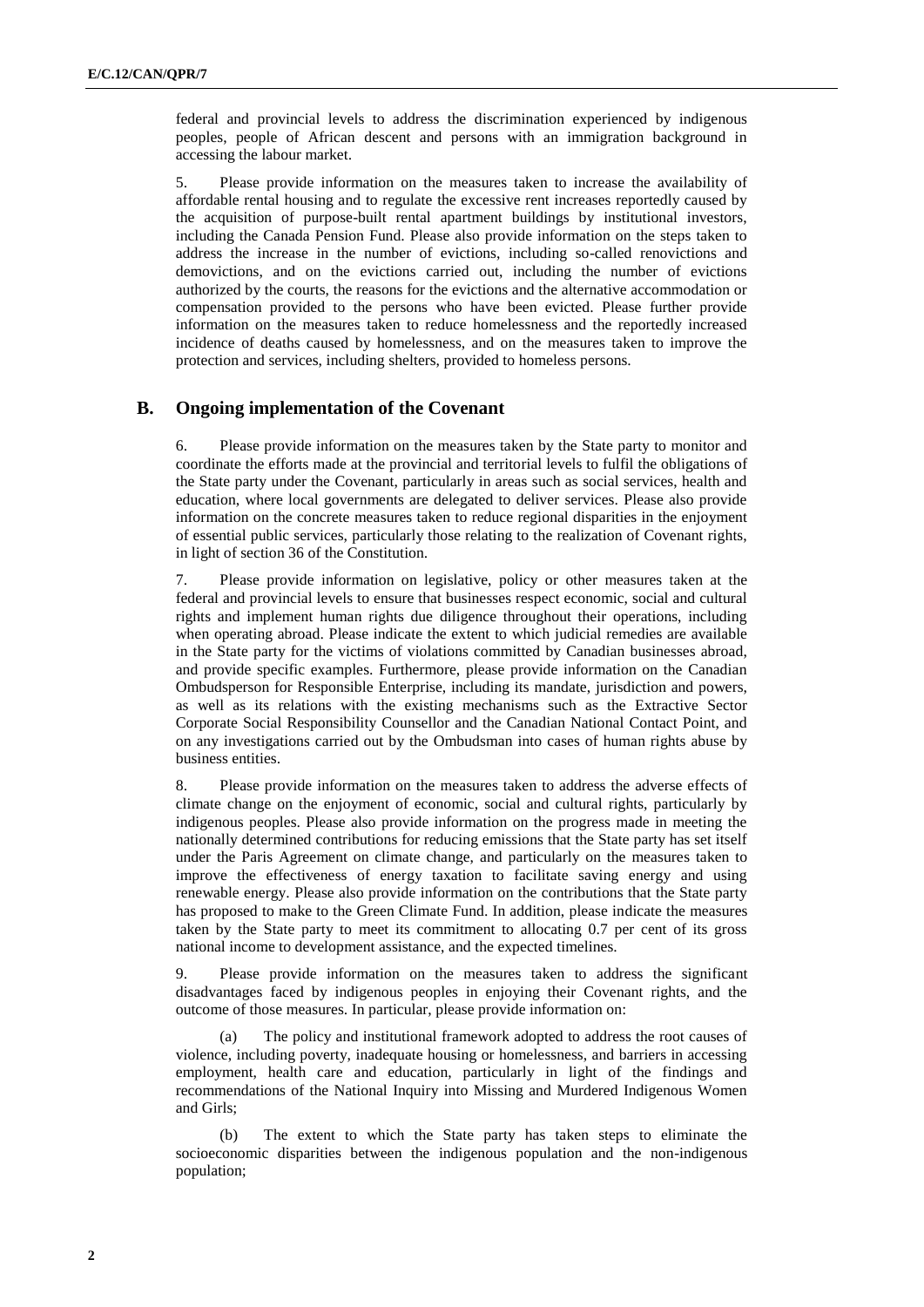(c) The annual budget allocated to indigenous peoples living both on and off reserves, during the reporting period;

The measures taken to resolve and prevent the jurisdictional disputes between federal and provincial governments on funding to indigenous peoples.

10. In order for the Committee to assess whether the State party is using the maximum available resources to realize the rights recognized in the Covenant, please provide information on the evolution over the past 10 years of:

(a) The proportion of the population below the poverty line as defined at the national level and the levels of inequality, defined as the ratio of the total income accruing to the richest decile of the population and the total income of the poorest 40 per cent of the population;

(b) The proportion of public revenue that is financed through taxes;

(c) Tax rates levied on corporate profits and on personal incomes, and value added tax (exclusive of value added tax on luxury items, tobacco, alcohol, sugary drinks and snacks, and petrol and diesel), the tax rates on energy use, and the percentage of total revenue from personal income taxes that is collected from the richest decile of the population;

(d) Public expenses as a percentage of gross domestic product and, within total public expenses, the proportion of the public budget that is dedicated to social priorities (employment, education, food, health, water and sanitation, social security, housing and culture);

(e) Inflation-adjusted absolute levels of social spending.

11. Please indicate whether the State party has monitored the impact of the austerity measures introduced by provinces. In addition, please provide information on the measures taken by the State party to mitigate the adverse impact of such measures on marginalized and disadvantaged individuals in their enjoyment of the Covenant rights, including the rights to social security, health and education.

12. Please provide information on the concrete steps taken to combat corruption in the public and private sectors and to enhance transparency and accountability in the conduct of public affairs, particularly with regard to procurement, land administration and tax administration. Please also provide information on the cases filed with national anticorruption mechanisms, particularly those involving high-level officials, including the number of cases filed, investigated and prosecuted and the sentences passed on those involved in corruption, during the reporting period. Please indicate the legislative or other measures put in place to protect whistle-blowers and to ensure the protection of and remedies for victims of corruption.

13. Please provide information on the steps taken by the State party to ensure that antidiscrimination provisions, including those in the Canadian Human Rights Act and provincial human rights acts, prohibit discrimination based on all grounds, including language, political or other opinion, social origin, property or other status. Please also provide information on the steps taken to review the Canadian Human Rights Act with a view to enabling victims of discrimination, regardless of their legal status, to lodge their complaints with the Canadian Human Rights Commission.

14. Please provide information on the implementation of the refugee status determination procedures, including both the Immigration and Refugee Board and the preremoval risk assessment process, with details of the number of applications submitted and the results thereof, and of the provision of legal aid to the applicants under the two procedures. Please also provide information on the extent to which the State party has taken measures to identify stateless persons and to reduce and prevent the incidence of statelessness. Furthermore, please provide information on the availability and accessibility of employment, social security, housing, health-care services and education to refugees, asylum seekers, including those under the pre-removal risk assessment process, and stateless persons, and on the measures taken to improve the availability and accessibility of these services.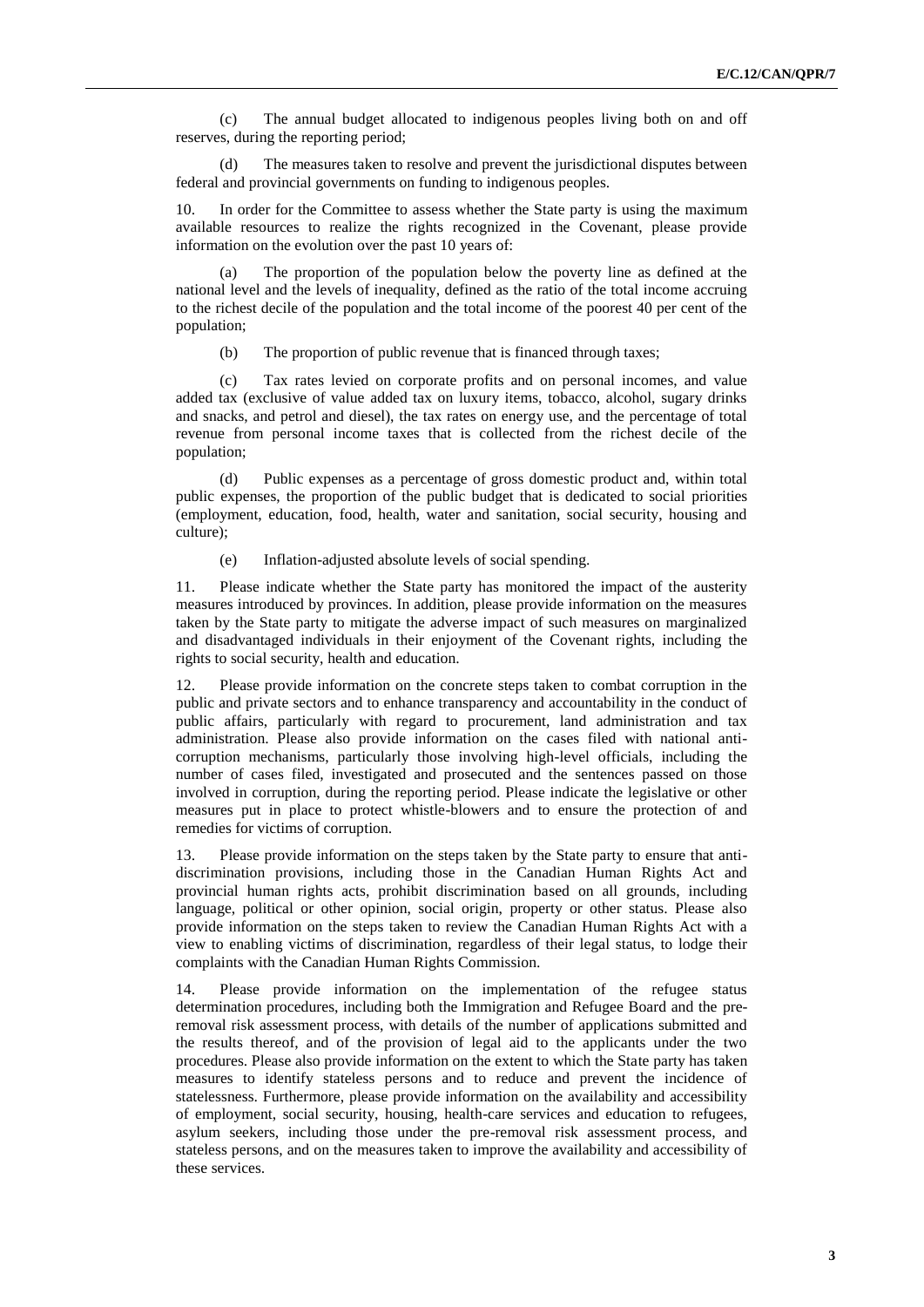15. Please provide updated information on the minimum wages set by each province during the reporting period, the level of compliance with these minimum wages, the adequacy of the current minimum wages and the efforts made to ensure that the minimum wages provide workers and their families with an adequate standard of living. Please also provide information on the implementation of the Pay Equity Act, on the legislative framework at the provincial level, which incorporates the principle of equal pay for work of equal value, and on the implementation of this principle in practice. Please further provide information on the extent to which the State party has taken steps to curb the persistently high gender pay gap. In this regard, the Committee also looks forward to the information that the State party will provide to the Committee on the Elimination of Discrimination against Women in relation to its list of issues prior to reporting (CEDAW/C/CAN/QPR/10).

16. Please provide information on the legislative and institutional measures taken at the federal and provincial levels to enhance occupational safety and health. Please also provide information on the mechanisms through which workers can file complaints relating to occupational safety and health, including the availability and accessibility of such mechanisms, particularly for migrant workers, and on the systemic issues identified through the complaints and the measures taken to address them. Please further provide information on the measures taken to strengthen labour inspections, particularly in the sectors where migrant workers and workers in non-standards forms of employment are concentrated. Please provide annual statistical data, disaggregated by industry and region, on the number of inspections carried out and the main areas of concern identified through inspections, during the reporting period. Furthermore, please provide information on occupational accidents and diseases, including annual statistical data disaggregated by industry, and on data collection at the federal and provincial levels in this regard.

17. Please indicate which categories of workers are denied the right to strike in labour legislation and the reasons for this prohibition, and provide information on any steps taken to review the prohibition. Please indicate which categories of workers are denied the rights to form or join trade unions in labour legislation and the reasons for these prohibitions, and provide information on any steps taken to review the prohibitions. In particular, please provide information on the legislative framework that provides for the trade union rights of seasonal agricultural workers, foreign temporary workers and subcontractors and on the actual exercise of these rights by those workers.

18. Please provide information on any ongoing efforts to reform the Canada Pension Plan and on the measures taken to increase the replacement rates of the pension, which is currently below the Organization for Economic Cooperation and Development average, with a view to ensuring that pensioners enjoy an adequate standard of living. Please also provide information on the measures taken to expand the coverage of child, disability and unemployment benefits and to ensure that the amounts of these benefits are sufficient to provide beneficiaries with an adequate standard of living. Please further provide information on the implementation of the Committee's previous recommendations relating to social assistance (E/C.12/CAN/CO/6, para. 30).

19. Please provide information on the steps taken to follow up on the decision of the Canadian Human Rights Tribunal of 6 September 2019 in the case of the removal of indigenous children from their families (2019 CHRT 39). Please also provide information on the measures taken to implement an Act respecting First Nations, Inuit and Métis children, youth and families (S.C. 2019, c. 24) and the effectiveness thereof, and on the annual budget allocated to implement the Act. Please further provide information on the steps taken to implement the decisions of the Canadian Human Rights Tribunal in the cases relating to child and family services provided to indigenous peoples, including 2017 CHRT 14 and 2016 CHRT 2. Please provide information on the measures taken to address the disproportionately high number of indigenous children and children of African descent in foster care, and on the effectiveness of those measures.

20. Please provide information on the targeted measures taken to address the disproportionately high incidence of poverty among children in single-parent families, migrants and refugees, indigenous peoples and persons with disabilities, and to address the working poor. Please also provide information on the social assistance programmes available to them as regards the eligibility, coverage, take-up rates and adequacy, and on the measures taken to ensure that the Market Basket Measure provides recipients with an adequate standard of living. Furthermore, please provide information on the measures taken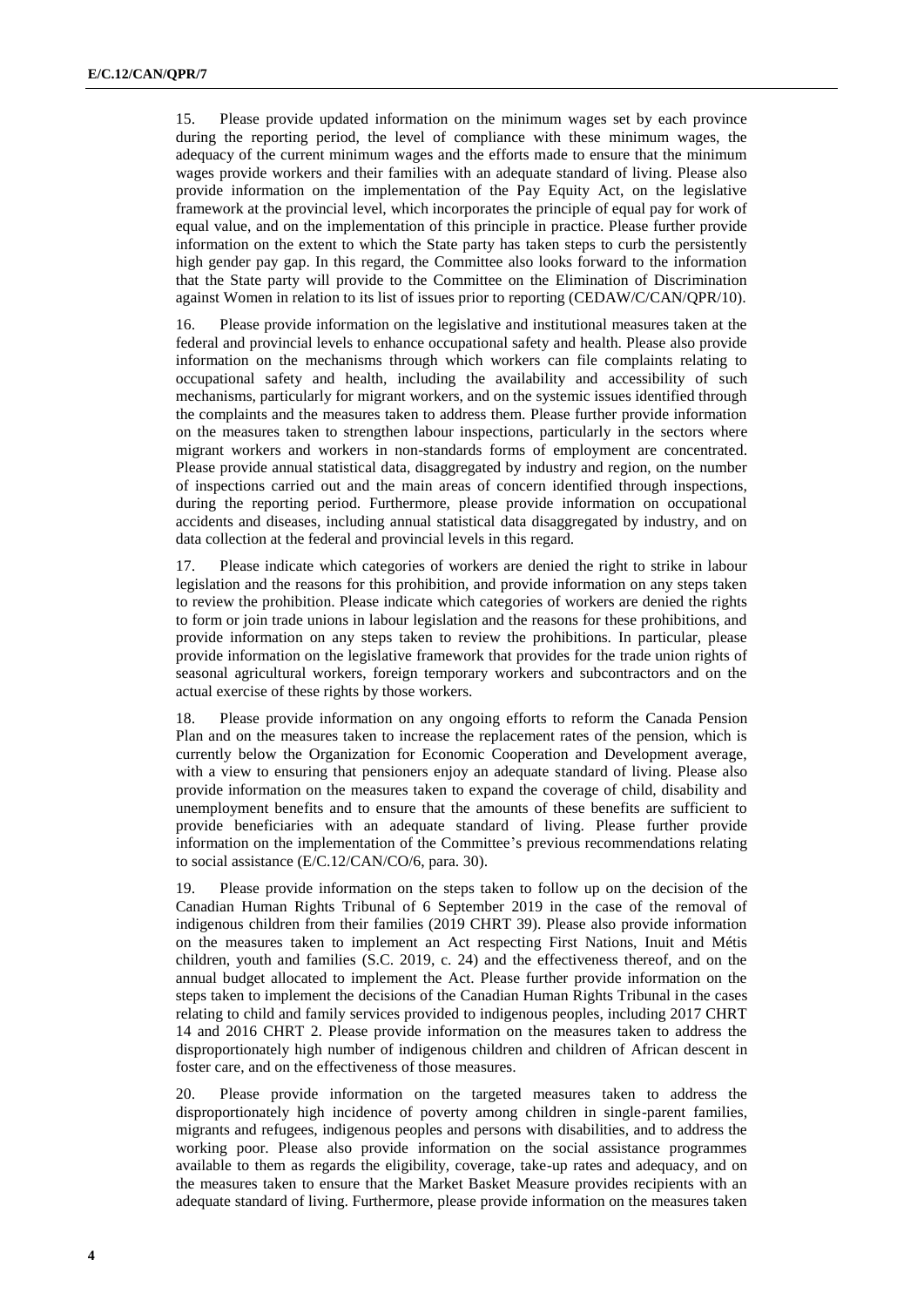to strengthen the accountability framework in the Canada Social Transfer and to repeal the clawback provisions in provincial jurisdictions and in the amendments to Bill C43 that allow provinces to deny asylum seekers and persons without permanent status in the country access to social assistance.

21. Please provide information on the steps taken by the State party to give effect to the National Housing Strategy Act at the provincial level, and clarify whether any of the mechanisms provided for in the Act have the power to provide remedies in the case of violation of the right to housing and, if not, indicate the mechanisms that can provide remedies. Please also provide information on the key initiatives contained in the National Housing Strategy that aim to improve the access of low-income families to adequate and affordable housing, including with regard to target groups, concrete goals and timelines, and the budget of each of these initiatives and their share of the total budget allocated to the Strategy. Please further provide information on the provision of social housing to lowincome families, including annual statistical data on the number of social housing units provided and on the budget allocation thereto.

22. Please provide information on the outcome of the policy and institutional measures taken to reduce the continuing food and nutrition insecurity in the State party. In particular, please provide information on the assessment of the effectiveness of the Nutrition North Canada programme and the measures taken to follow up on the assessment, in light of the increased incidence of food insecurity despite the increased budget spent for the implementation of the programme.

23. Please provide information on any gaps in health-care services, including with regard to the availability of medicines, provided by provinces and territories and on the measures taken to remove the regional disparities in health-care services. Please also provide information on any concrete steps taken to expand the scope and coverage of health-care services provided by public health insurance. Furthermore, please provide information on the extent to which the right to health, as enshrined in article 12 of the Covenant, has been incorporated in the criteria for the Canada Health Transfer provided for in the Canada Health Act and on any reviews that have been carried out on the criteria based on the human rights framework. In addition, please provide information on the cases in which the Canada Health Transfer has been withheld or reduced during the reporting period, including annual statistical data, disaggregated by region, on the number of such cases and the reasons for them.

24. Please provide information on:

(a) The implementation of the national Mental Health Strategy for Canada (2007–2017), including the progress made and challenges faced in implementing the Strategy;

(b) The steps taken to integrate mental health in primary health care and to address the disparities between physical health care and mental health care in terms of availability, accessibility and quality of services;

(c) The budgets allocated to the mental health sector and the ratio within the total health budget, at the federal and provincial levels;

(d) The measures taken to address the high proportion of women with mental health conditions in maximum security prisons;

Annual statistical data, disaggregated by age and indigenous or ethnic origin, on the incidence of suicide in the State party and the measures taken to address the reportedly high incidence of suicide among indigenous young people;

(f) The implementation of the Committee's previous recommendations relating to drug users (E/C.12/CAN/CO/6, para. 50), the measures taken to address the high number of opioid-related deaths and the evaluation of the effectiveness of the amendments made in 2017 to the Controlled Drugs and Substances Act, legalizing and regulating recreational marijuana.

25. Please provide information on the efforts made by the State party to reduce the large disparity in health conditions between indigenous and non-indigenous populations and the progress made in this regard. Please also provide information on the measures taken to address the adverse impact of the mercury contamination in Grassy Narrows First Nation

**5**